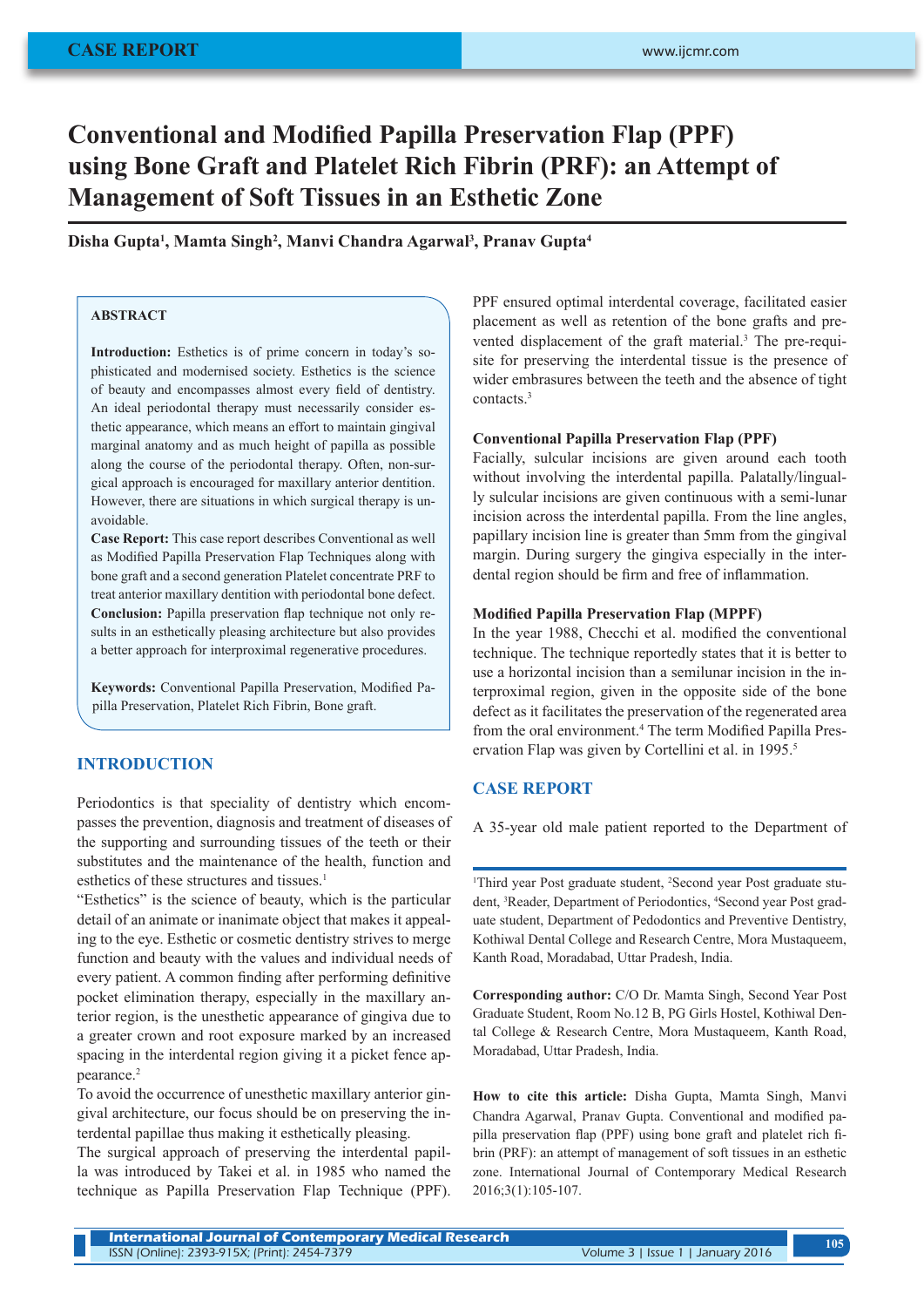Periodontics with the chief complaint of bleeding gums since two years. Intraoral examination revealed periodontal pockets in relation to maxillary teeth with pocket probing depth of more than 9mm which bled upon probing.

The maxillary anterior teeth exhibited Grade I Miller's recession, interdental spacing between teeth #11, #21, #22 & #23. Keratinized tissue at the site of interest was adequate. The radiographs revealed vertical bone defect in relation with maxillary anterior teeth.

Based on the clinical and radiographic data, patient was diagnosed to have chronic periodontitis.

Subsequent scaling and root planing was achieved and patient was motivated for oral hygiene care. The areas were re-assessed for gingival health, pocket probing depths and gingival bleeding during supportive periodontal care, which indicated a need for surgical intervention with predictable esthetic value.

Conventional PPF was planned with teeth  $#11 \& #21$  and modified with #21 & 22, #22 & #23. The patient gave his consent to the treatment protocol after the form of therapy was explained to him.

Adequate anesthesia using 2% lignocaine with a concentration of 1:100,000 epinephrine was obtained. The extent of bone defect was probed as the extension of the osseous defect in relation to the palatal aspect of the interdental papilla determines the position of semilunar incision. The facial surface was prepared with a sulcular incision around teeth #11 and #21 with no incisions made through the interdental papilla.

The palatal flap design consisted of sulcular incisions along the palatal aspect of the teeth in relation to the central incisors with a semilunar incision made across the interdental papilla in relation to the teeth 11 and 21.This semilunar incision was made such that it dipped apically from the line angles of the tooth so that the papillary incision line was at least 5 mm from the gingival margin which allowed the interdental tissue to be dissected from the palatal aspect facilitating intact elevation with the facial flap.

#### **Papilla incorporated in facial flap**

After the incisions, flaps were reflected and the interdental papilla was then freed from the underlying hard tissue using interproximal knife. This detached papilla was then pushed through the interdental space with a periosteal elevator in a way that the entire papilla would be incorporated in the flap. The reflected flap was scraped on the inner side and trimmed off to eliminate pocket epithelium. Thorough debridement was done with the help of curettes followed by meticulous scaling and root planing.

## **Preparation of PRF**

5 ml of venous blood was drawn in a test tube without an anticoagulant, and centrifuged immediately. It was centrifuged for 10 minutes at 3000 rpm. **Figure-5:** Post operative view at 1 month



**Figure-1:** Preoperative view



**Figure-2:** Papilla incorporated in facial flap



**Figure-3:** PRF plug



**Figure-4:** PRF with bone graft



**International Journal of Contemporary Medical Research**  International Journal of Contemporary Medical Research<br>ISSN (Online): 2393-915X; (Print): 2454-7379 **106** ISSN (Online): 2393-915X; (Print): 2454-7379